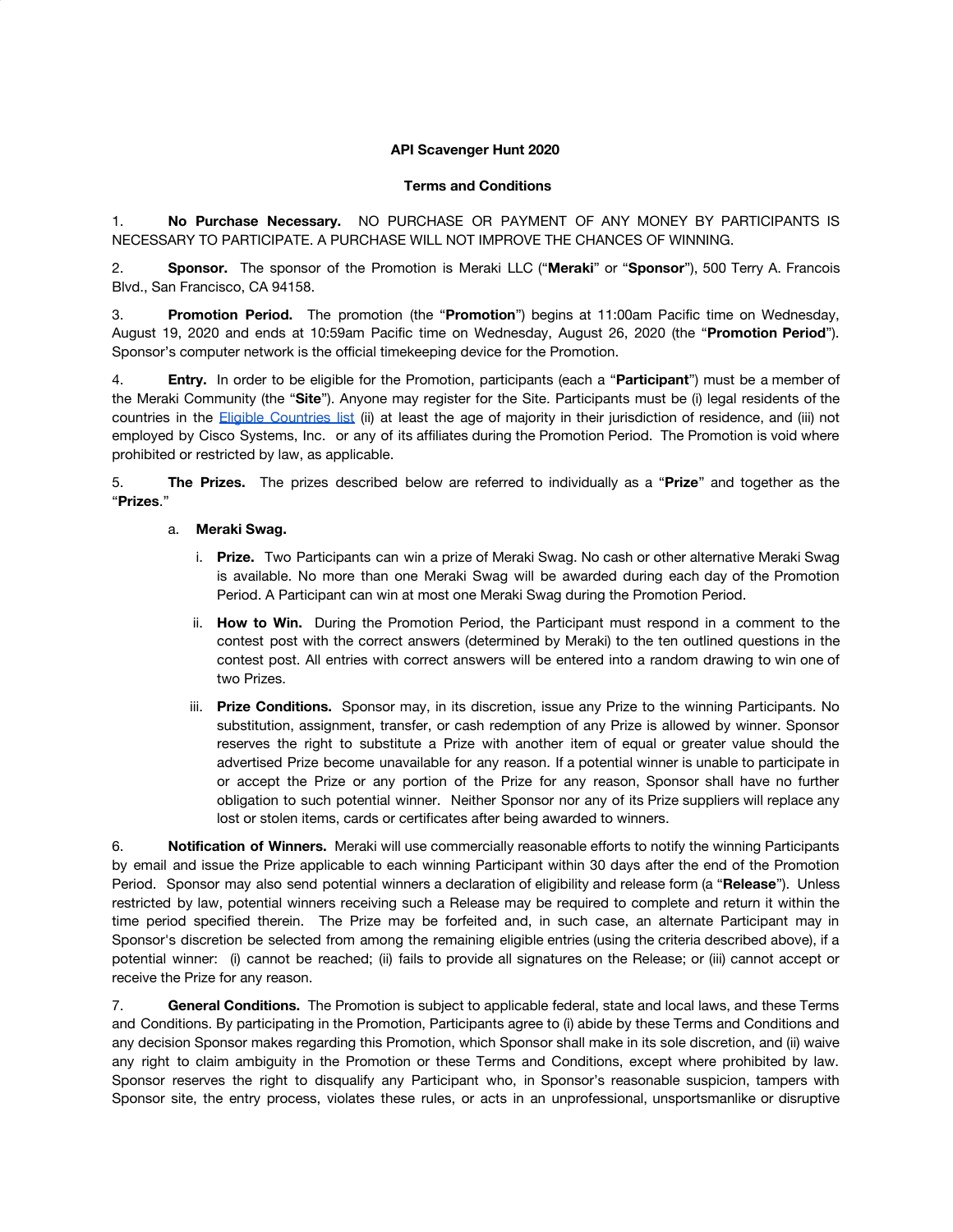manner. Sponsor reserves the right to (i) cancel or modify any aspect of the Promotion at any time without notice, and (ii) cancel the Promotion should it suspect fraud or for reasons out of the control of Sponsor, in each case, without any obligation to Participants. Any attempt to deliberately damage or undermine the legitimate operation of the Promotion may be in violation of criminal and civil laws and will result in disqualification from participation in the contest. Following the Promotion Period, Sponsor will not be required to retain records of any entries.

8. **Third Party Sites.** To the extent the Promotion uses or requires functionality of any third party website (e.g., social media sites or platforms that enable broad communications, collaboration or posting of content), Participant understands that the Promotion is not sponsored by such third parties, and further agrees to follow the policies posted on such website.

9. **Tax Provisions.** Participants acknowledge that awarding of any Prize may be treated as a taxable income and may be considered direct compensation for the purposes of taxation. Each winner will be solely responsible for any local, provincial, country or any other applicable taxes, and any other costs, expenses and fees in connection with the Prize. If applicable, the winner(s) may be issued an IRS Form 1099 or other tax documentation for the approximate retail value of any awarded Prize.

10. **Disclaimer; Release and Limit of Liability.** Sponsor makes no representations or warranties of any kind, express or implied, regarding any Prize or your participation in the Promotion. By participating in the Promotion or receiving any Prize, Participant agrees to release and hold harmless Sponsor, and its subsidiaries, affiliates, suppliers, distributors, advertising/promotion agencies, and Prize suppliers, and each of their respective parent companies and each such company's officers, directors, employees and agents (collectively, the "**Released Parties**") from and against any claim or cause of action, including, but not limited to, damages of any kind including direct, indirect, incidental, consequential or punitive damages to persons, including without limitation disability or death, arising out of participation in the Promotion or receipt, use or misuse of any Prize. The Released Parties are not responsible for: (1) any incorrect or inaccurate information, whether caused by entrants, printing errors or by any of the equipment or programming associated with or utilized in the Promotion; (2) technical failures of any kind, including, but not limited to malfunctions, interruptions, or disconnections in phone lines or network hardware or software; (3) unauthorized human intervention in any part of the entry process or the Promotion; (4) technical or human error which may occur in the administration of the Promotion or the processing of entries; or (5) any injury or damage to persons or property which may be caused, directly or indirectly, in whole or in part, from participation in the Promotion or receipt or use or misuse of any Prize. If for any reason a Participant's entry is confirmed to have been erroneously deleted, lost, or otherwise destroyed or corrupted, such Participant's sole remedy is another entry in the Promotion, provided that if it is not possible to award another entry due to discontinuance of the Promotion, then no other remedy will be available to such Participant.

11. **Personal Data and Communications.** The Sponsor cannot operate the Promotion without processing certain data supplied by and attributable to the Participants. Such data may include personal data attributable to individual Participants. Participants should anticipate that personal data supplied to Sponsor will be exported to the U.S. for processing in connection with the Promotion. Processing of personal data will be required to award the Prizes and will include all incidental processing necessary to operate the Promotion in accordance with the terms hereof. Participants should anticipate that such processing will be undertaken by the Sponsor, its sub-contractors, and other members of the group of companies to which the Sponsor belongs. By accepting the terms hereof, each Participant consents to the processing of the information and personal data supplied to the Sponsor as outlined above.

12. **Publicity Release.** Participants acknowledge and agree that (except where prohibited by law) Sponsor may use the Promotion for publicity, advertising or other marketing purposes in any media, and may use the name, likeness, and state of residence and/or Prize information of winning Participants as part of that publicity, without notice or additional compensation to such Participants.

13. **Disputes.** Disputes regarding these Terms and Conditions and the Promotion will be governed by the internal laws of the State of California. The remedy for any claim shall be limited to actual damages, and in no event shall any party be entitled to recover punitive, exemplary, consequential, or incidental damages, including attorney's fees or other such related costs of bringing a claim, or to rescind this agreement or seek injunctive or any other equitable relief.